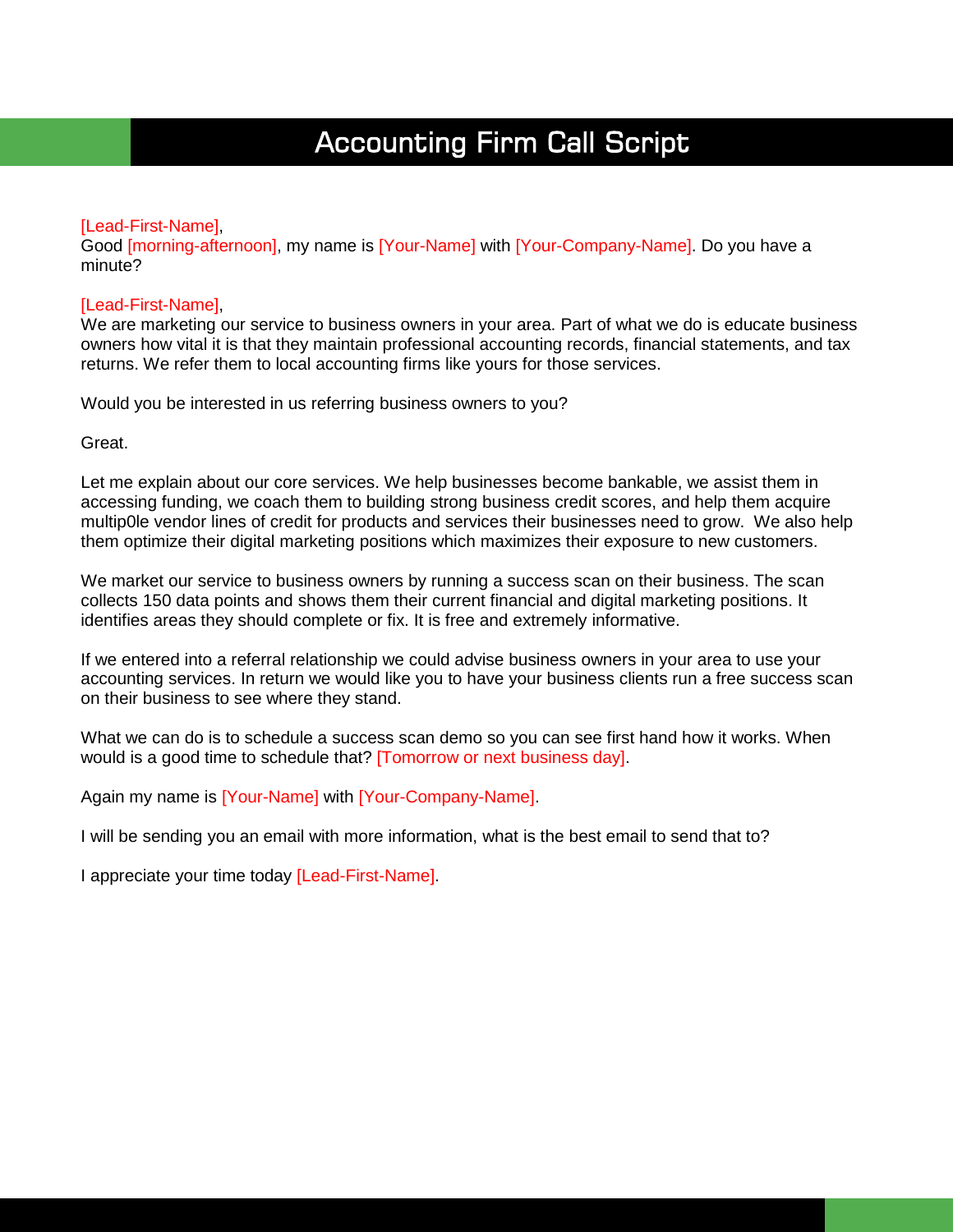# Lead Call After Success Scan - Short

Hi, I am looking for [Lead-First-Name] [Lead-Last-Name]

[Lead-First-Name], my name is [Your-Name] with [Your-Company-Name].

You completed a business finance and credit scan for [Their-Company-Name] on [Site-Name]. We are a company that helps businesses obtain funding, access multiple vendor lines of credit, build strong business credit scores, and optimize all facets of your digital footprint. Do you have a few minutes to talk?

Thank you. Please tell me about [Their-Company-Name], where you are now, and where you hope to be in a year. [Listen]

I am looking at copy of your scan for [Their-Company-Name]. It shows you have not built strong business credit scores yet. It also shows you are not listed yet on most of the local search directories. Are you aware of that?

You're not alone almost every small business owner I talk to is in that same position. The good news is that we can get all that optimized for you.

The scan shows you could be pre-qualified for financing. Would having access to funding be of help to you?

Great. What we can do is first pre-qualify you for the funding. That is free, it does not create an inquiry, and will not affect your credit in any way. This will show us how much can be funded and what may need to be completed to maximize your funding.

Any owner of the business can individually qualify for funding, so your business can get multiple amounts of funding if there is more than one owner. Is there more than one owner in your business?

Here is how we work. First we get you funded, then we help you obtain vendor credit lines for products and services your business uses. Next, we help you build strong business credit scores so that your business can stand on its own for financing, and lastly we make sure all facets of your digital marketing are optimized.

Does that sound like something you can benefit from?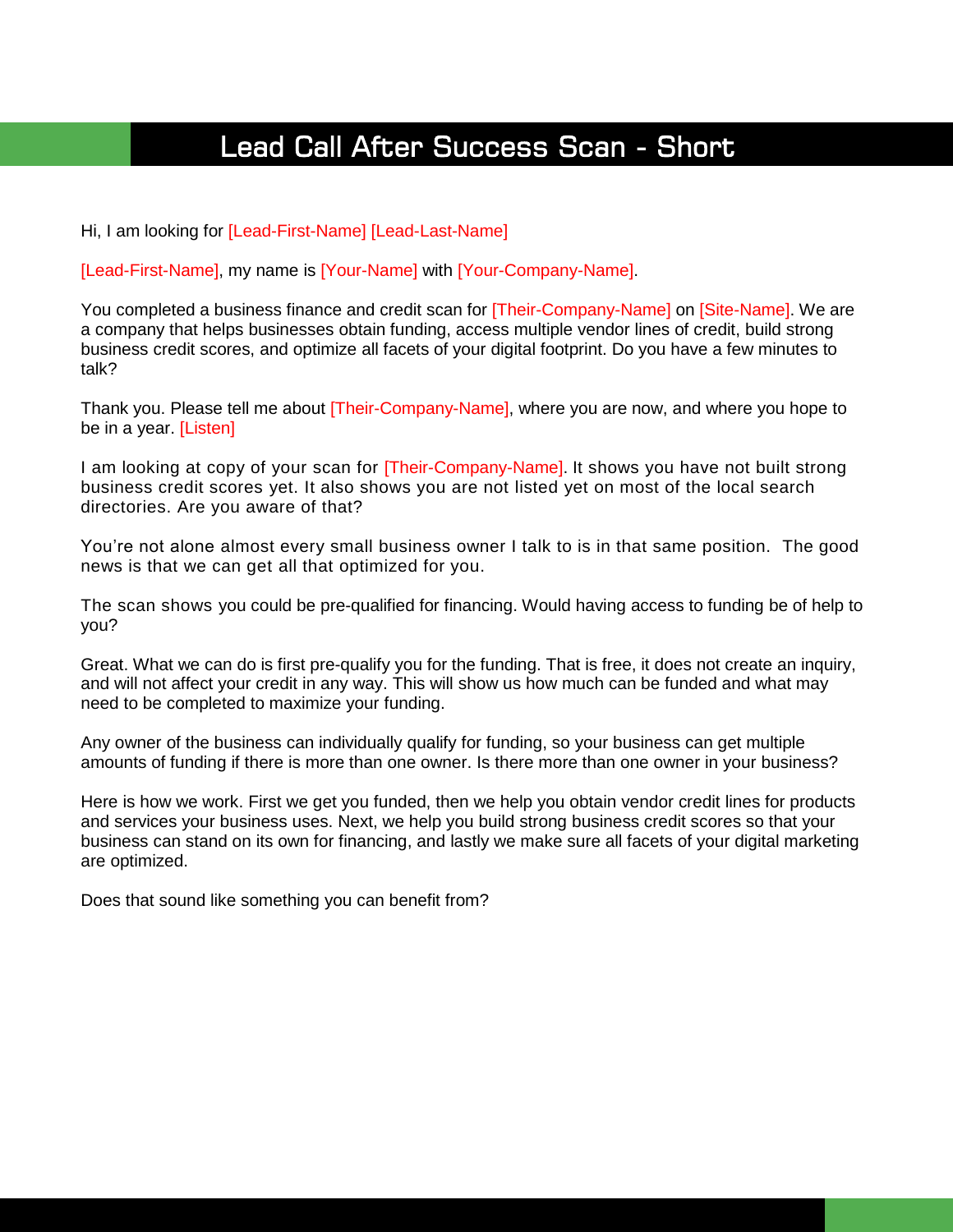# Lead Call After Success Scan - Long

[Lead-First-Name], my name is [Your-Name] with [Your-Company-Name]. You completed a success scan on your company **[Their-Company-Name]**, do you have a few minutes to discuss that?

[Lead-First-Name], please tell me a little about [Their-Company-Name] and what your business model.

How have you capitalized [Their-Company-Name] so far?

Let's take a minute and review the results of your success assessment.

[In the member search area, open their record and login as them to view their]

[Lead-First-Name], we have found that there are three paths that businesses can be on:

- The first is the bridge is out or headed towards business failure. This can lead to the loss of finances, assets, credit and many times personal relationships. Unfortunately 50% of businesses fail over five years.
- Next is the path to nowhere. This is where a large number of owners land. They find they have simply created a long hour low paying job.
- Then there is the success path. This we define as you earning a six figure income and creating a business worth half a million or more if and when you elect to sell it.

Let me explain what our system can do for [Their-Company-Name]. Our first goal is to provide the capital you need to succeed. Our average funding is about \$75,000. The reason we capitalized your business first is so that you will have the money you need to complete all 12 of the key success elements.

A major reason to capitalize your business now is that it helps us to secure additional vendor lines of credit for your business that can stretch your cash flow two, three, or four times by providing Net 30 day payment terms for products and services your business needs to succeed.

At the same time we will be working towards making your business bankable and able to stand on its own for financing. This is done by completing all 20 items of lender compliance, helping you build strong business credit scores, and making sure that your business has at least 10 reporting credit trade lines.

Alex, in your email inbox should be a welcome to [Your-Company-Name] email with your system login ID and Password. Can you check for that now? I can resend it now as well. When you login, the first thing to do is watch the three minute tutorial video. This will let you know how to use the system.

The capitalization we provide normally comes from two programs. The first program is a term loan that typically funds within 3 to 4 days. The second program are credit cards that are usually available for use within 10 to 14 days

Do you have any questions [Lead-First-Name]?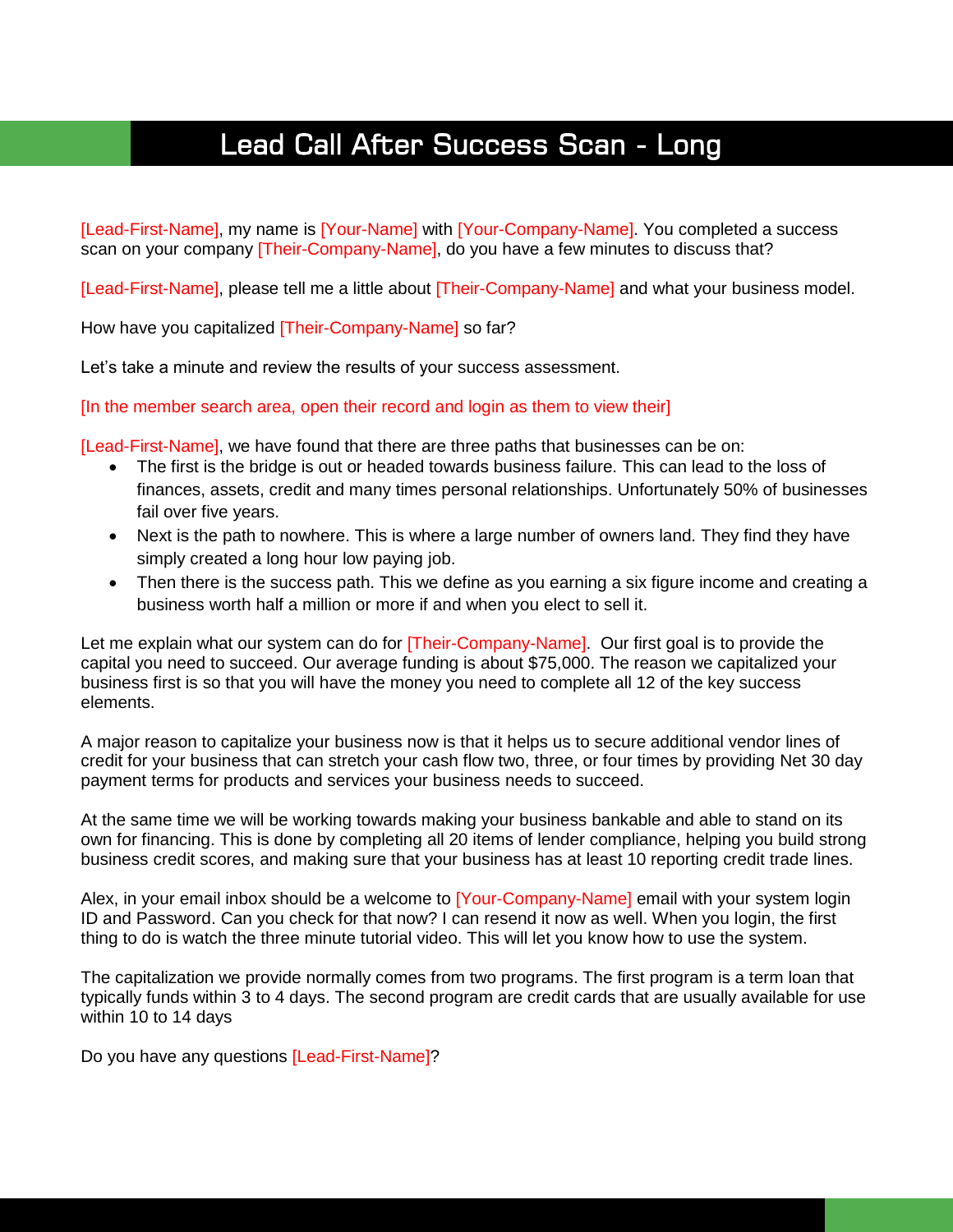# Lead Call After Referral Email Campaign

I am calling to speak with [Lead-First-Name] [Lead-Last-Name] about an email I sent regarding [Your-Company-Name]. Is [Lead-First-Name] available?

#### **If connected:**

[Lead-First-Name], your company is a [Business Brokerage, Business Coaching] firm, is that correct? So you have small businesses as your clients, is that right?

We know that for [Pick One by "Industry"]

- *Business Coaching the hardest thing to do is to find businesses that need and can afford your services.*
- *Business Brokering the hardest thing to do is to find qualified sellers with attractive businesses to sell.*

Do you find that to be true?

[Your-Company-Name]'s business success system is a tool that you can use to run a success scan on businesses you connect with. The scan details 150 data points including the status of their pre-qualified funding programs, business credit profiles, owner's personal credit, lender compliance items, 40 local directory listings , star ratings, SEO, social media, and more. The success scan is described in the email I sent you.

The data collected on each business can be shared with you so you can target your best potential clients and focus your marketing efforts. How do you get most of your clients now?

Can we schedule a 15 minute online demo with you to walk you through the system and answer any questions you might have?

#### **If not connected (voice mail):**

[Lead-First-Name],

We know that for [Pick One By Industry]

- *Business Coaching the hardest thing to do is to find businesses that need and can afford your services.*
- *Business Brokering the hardest thing to do is to find qualified sellers with attractive businesses to sell.*

Our business success scan is a tool that helps you collect marketing data on businesses so you can target your best potential clients and focus your marketing efforts.

It helps you generate additional revenue from businesses that become your clients, but also generate revenue from prospects that may never become your clients.

I sent you an email with more information about the system and how you can use it to target your marketing.

Please give me a call at [xxx-xxx-xxx] to discuss how we can increase your revenue.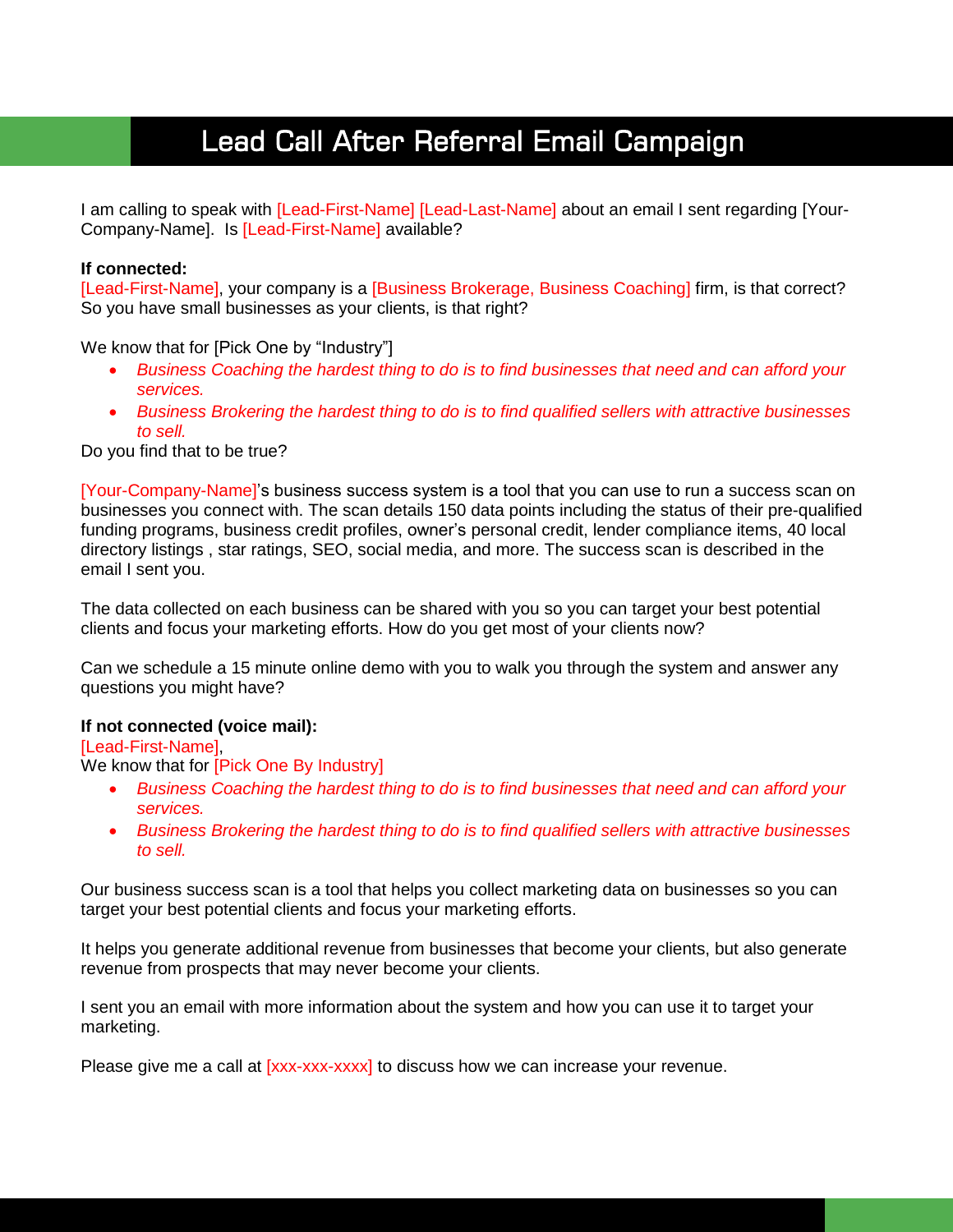# Chamber of Commerce Referral Call

[Your-Company-Name] has developed a system that is designed to educate small business owners as it applies to financing their businesses and how both business credit and personal credit impacts their ability to be approved. We provide free and easy to access to a comprehensive educational tool for small business in your community.

Our goal of the system is to first educate business owners and then help them to increase their access to the capital they need to start, grow, succeed, and create jobs.

In this way, [Your-Company-Name] can assist the Chamber in having a greater impact with small business development and increasing the business community awareness of the Chamber's value, which in turn will drive new members to the Chamber.

The system begins by educating business owners about Lender Compliance items. These are a series of items that the lender's underwriting computers will check and may decline a business for, if not completed.

Next, the system shows business owners how to make sure that their business is setup the correct way with all the business credit reporting agencies and the government entities that the business will interact with.

When those are done, the system shows each business what is in their business credit reports, what lenders want to see in their business reports, and how to optimize their business credit reports. The system also teaches business owners what business lenders want to see in their personal credit reports and how differently business lenders see those reports versus how consumer lenders view them.

From the Chamber's perspective the system is completely hands off. There is nothing the Chamber needs to do other than to inform businesses about the free educational tool. The Chamber does not have to provide any system support what so ever.

We will welcome the opportunity to provide a demonstration of the system to the Chamber and to anyone the Chamber wants to include in the evaluation process.

Can we schedule a time for a success scan and system demo?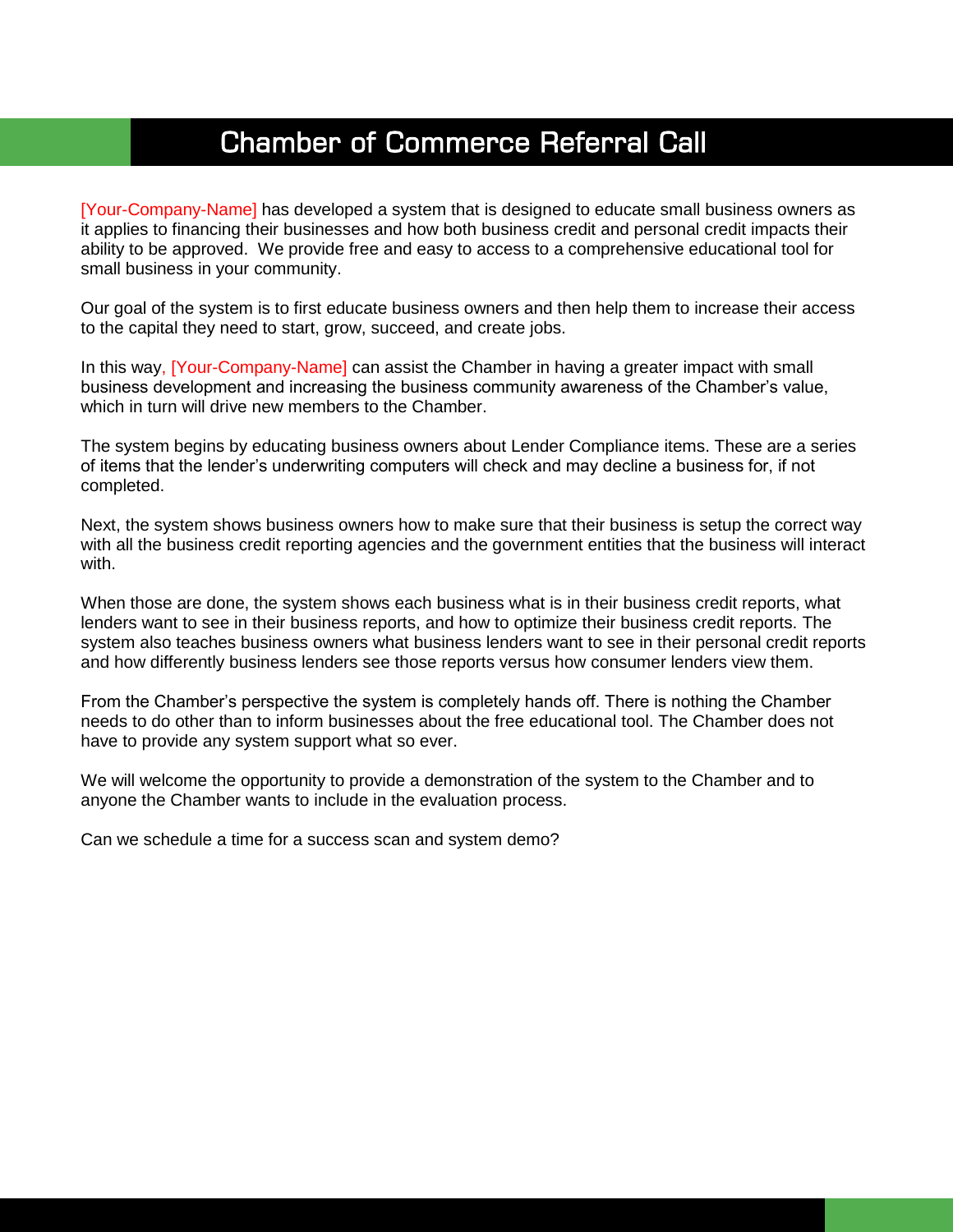# Business Owner After Email Campaign - Short

[Lead-First-Name], good morning/afternoon, my name is [Your-Name] with [Your-Company-Name].com. I'm following up on an email we sent you recently about helping [Their-Company-Name].

[Lead-First-Name] we help motivated business owners who want to be on the path to success.

We'll help [Their-Company-Name] in four specific ways:

- First, we help our clients to get approved for an average of \$75,000 in funding.
- Second, we help build strong business credit scores so that [Their-Company-Name] can stand on its own for financing.
- Third, we optimize every aspect of your digital marketing to help bring in more customers and more revenue.
- Fourth, we help maximize the value of your business should you want to sell it.

[Lead-First-Name], we've created a free business success scan. The scan takes less than 5 minutes to complete. It will show you the best financing options for [Their-Company-Name], where the business credit currently stands, and the status of your digital marketing. It is free and does not create any credit inquiries either personal or business.

Would you like to know where your business currently stands for available financing and your business credit?

My name again is [Your-Name] with [Your-Company-Name], the phone number to reach me is [xxx-xxxxxxx].

I will send you an email with more information about our free success scan and my contact details. Please look for it.

Thank you [Lead-First-Name], I look forward to seeing the results of your success scan soon.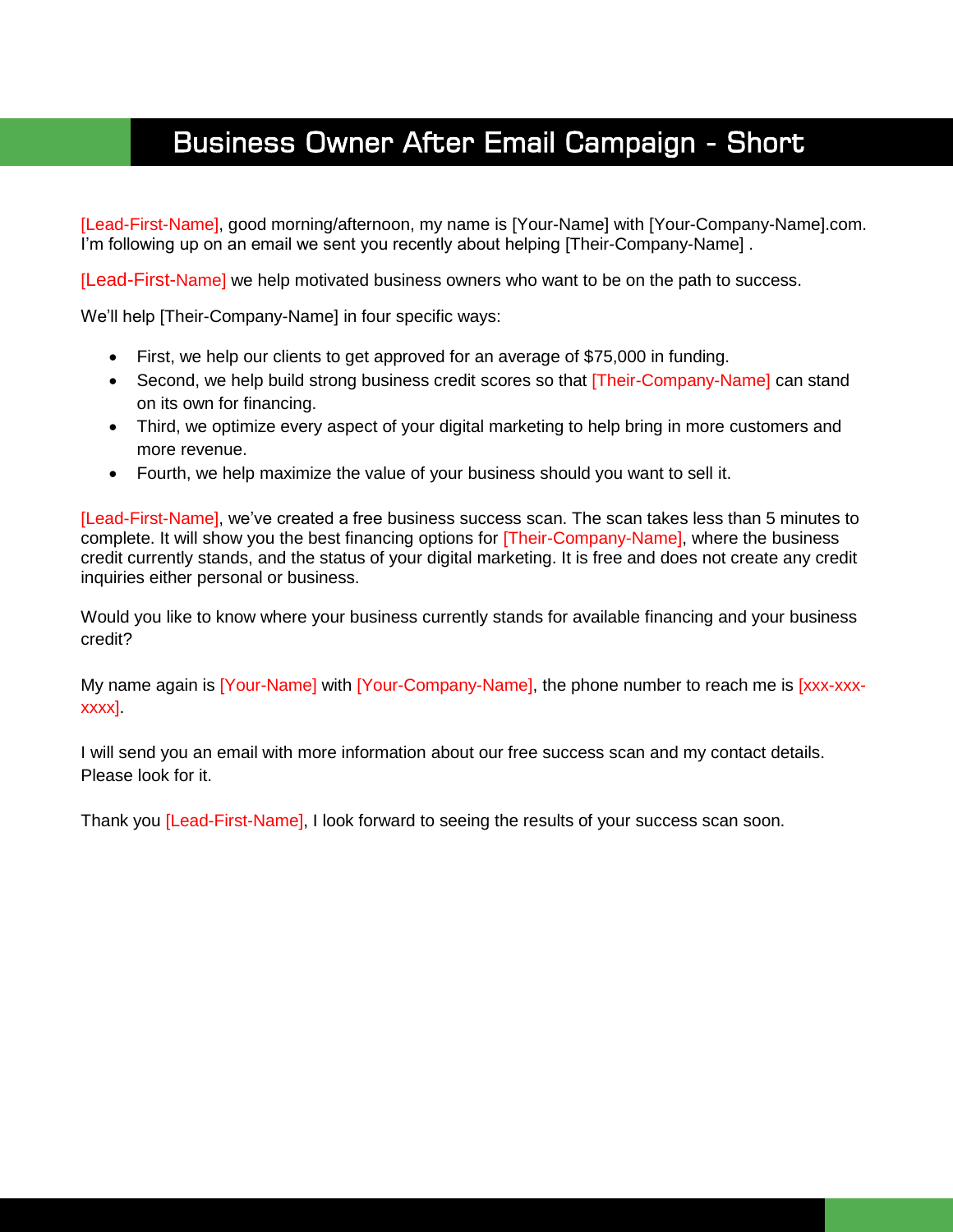# Business Owner After Email Campaign - Long

[Lead-First-Name], my name is [Your-Name] with [Your-Company-Name]. I am following up on an email we sent you recently about helping [Their-Company-Name]. Do you have a minute?

[Lead-First-Name], we help motivated business owners who want to be on the path to success.

We'll help **Their-Company-Name** in four ways:

- First, we help get our clients get approved for an average of \$75,000 in funding.
- Second, we help build strong business credit scores so that [Their-Company-Name] can stand on its own for financing.
- Third, we optimize every aspect of your digital marketing to help bring in more customers and more revenue.
- Fourth, we help maximize the value of your business should you want to sell it.

Do any of the ways we help sound like something worthwhile to you?

[If lukewarm, negative, or don't have their attention ... use green below] Are you interested in growing your business and creating more revenue now? [Listen]

[Lead-First-Name], my reason for calling is to simply to let you know about our free business success scan and what it will do for [Their-Company-Name].

It will show you where **[Their-Company-Name]** stands for your best financing options, where its business credit is at, and the status of your current digital marketing. It is completely free and does not create any credit inquiries either personal or business.

#### [If engaged keep going with script here]

#### Great,

Can you tell me a little about **[Their-Company-Name]**, where it is now, and what you would like it to become over the next few years? [Listen]

[Lead-First-Name], we've created a free business success scan. The scan takes less than 5 minutes to complete. It will show you the best financing options for [Their-Company-Name] , where its business credit currently stands, and the status of your digital marketing. It is free and does not create any credit inquiries either personal or business.

Do you happen to know the current status of your business credit profiles? You're not alone, most business owners don't know. That is something the free scan will show you.

Have you checked to see if **Their-Company-Name** is listed on the local search and map directories with perfect information? There are 40 local search directories and more than 10 map services you should be listed on. That is something the free scan will show you.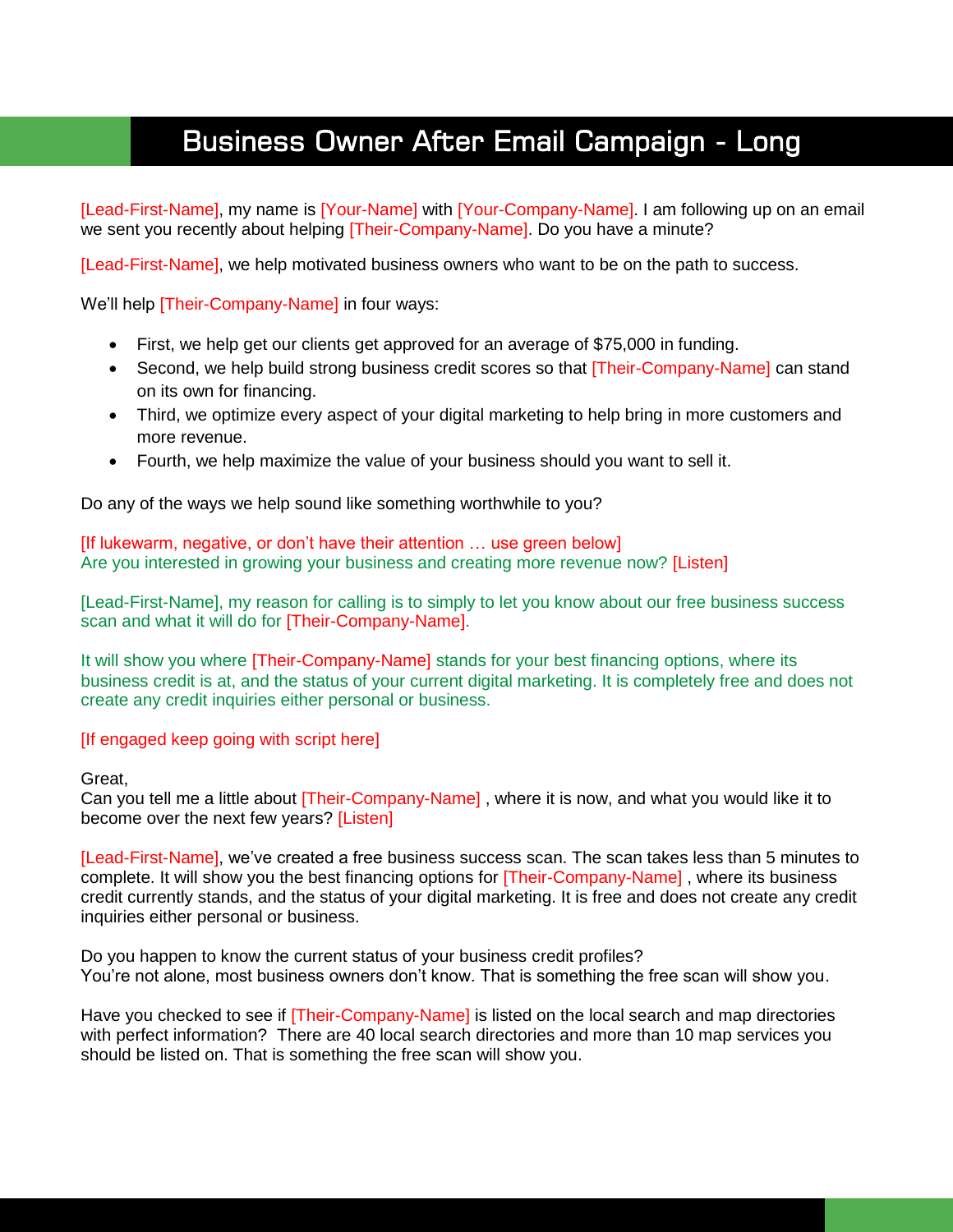Does getting a free business success scan for those sound like something that would help you?

[Lead-First-Name], I am going to email you a link to the free success scan. Is [confirm their email] the best email to reach you?

Would you mind providing a mobile number or a direct number to reach you?

Are there any questions I can answer for you?

We look forward to discussing the results of your success scan.

Again my name is [Your-Name] with [Your-Company-Name].

I appreciate your time today [Lead-First-Name].

Please look for my email.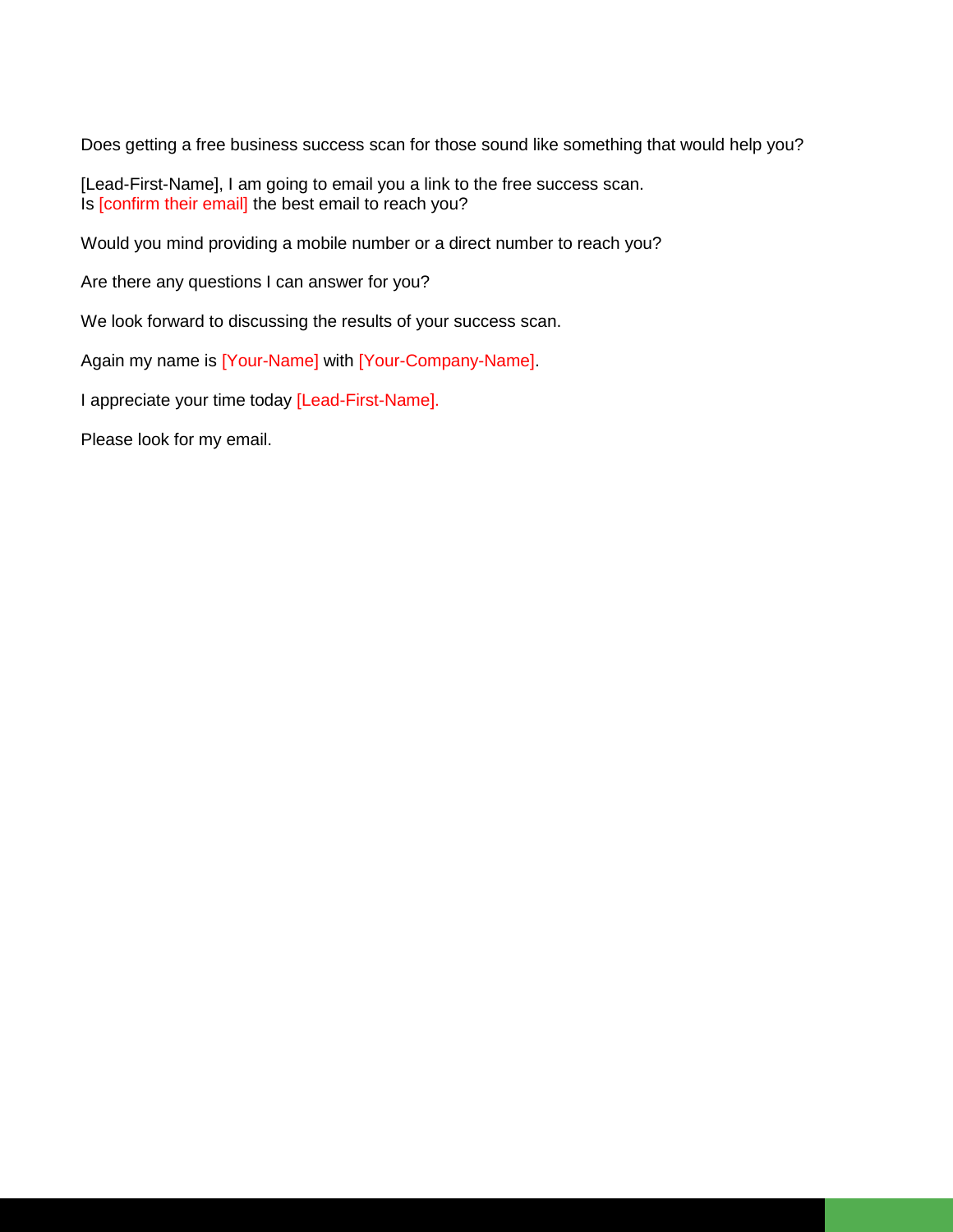# UBF Funding Program Focus Call

### **Introduction**: (Gatekeeper)

- Hello, I am trying to connect with [Target Prospect].
- Hello, I am trying to connect with the [Target Title].

#### **Introduction:** [Prospect]

Hello *[lead-First-Name]*, this is [Your-Name] from Level4Finance, have I caught you in the middle of anything?

### **State Value Proposition**:

Great. The purpose of my call is to find out if your company might need up to \$150,000 unsecured financing now or in the near future. We help businesses to obtain \$50,000 to \$150,000 in unsecured financing at 0% interest for 12-24 months.

### **Make Disqualify Statement:**

[Choose one]

- I actually don't know if you need what we provide so I just had a question or two.
- I actually don't know if you are a good fit for what we provide so I just had a question or two.

### [pause and ask for availability] Do you have a couple of minutes?

### **Ask Pre-Qualifying Questions**:

Great, (Ask all of the questions below and note answers in the file)

- have you started looking for funding options?
- what funding solutions you have already identified?
- how many owners are there in your business?
- have you checked the credit scores of the owners yet?

### **Give Examples of Common Problems:**

As we talk with other business owners we have noticed that they often have concerns about:

- money being way too expensive for a new business
- money being way too difficult to obtain for a new business
- the process of finding sources of financing being overwhelming
- knowing that more than 80% of business credit applications get declined

Which one of those are you most concerned with?

### **Restate Program Details:**

- As I said, I am with [Your-Company-Name] and we provide unsecured business financing for startup or existing businesses
- Our unsecured business financing provides \$25,000 to \$150,000 at 0% interest for 9 to18 months to help grow your business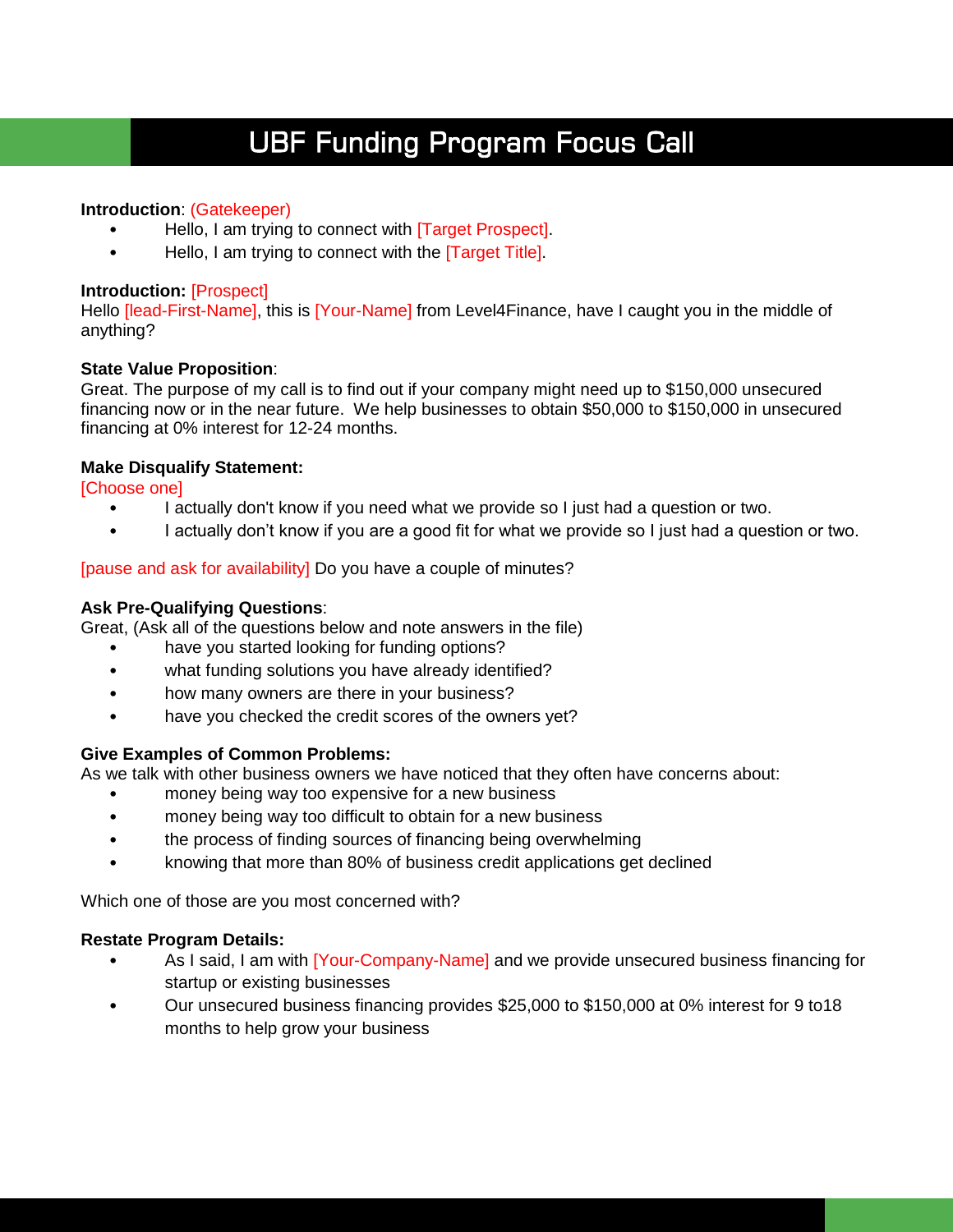### **Threats of Doing Nothing:**

Some things to be concerned with when doing nothing now about your available financing are:

- money can be difficult to obtain for a new business just getting off the ground
- 50% of new companies close in first year due to lack of funding
- our financing comes on revolving terms so it lasts forever and is there when you need it.

### **Company Facts:**

Other key details about us are that we:

- we can help you get up to \$150,000 of financing at 0% interest for 9 to 18 months.
- we can get you approved and the funds available within 30 days.
- We will also help you build strong business credit scores the fastest way possible.

### **Close**:

I do not want to take any more of your time. [Chose one of the following]

Option 1 - Trial Close:

- What do you think about what we have discussed so far?
- Is this something that you are interested in discussing in more detail?

Option 2 - Soft Close:

• A great next step would be for you to speak with a Funding Advisor who will identify what you qualify for now , how much you qualify for and what issues might need to address .

Option 3 - Hard Close:

• Now you need to speak with a Funding Advisor who will identify what you qualify for now, how much you qualify for and what issues might need to be addressed.

Option 4 – Last resort bailout fall back

• I understand, how about if I get your email address so that I can place you on our business financing newsletter to keep you up-to-date on available financing programs for your business. I will also send you a free User ID and password to our business finance and credit building system that will help you to build strong business credit scores that are separate from you personally.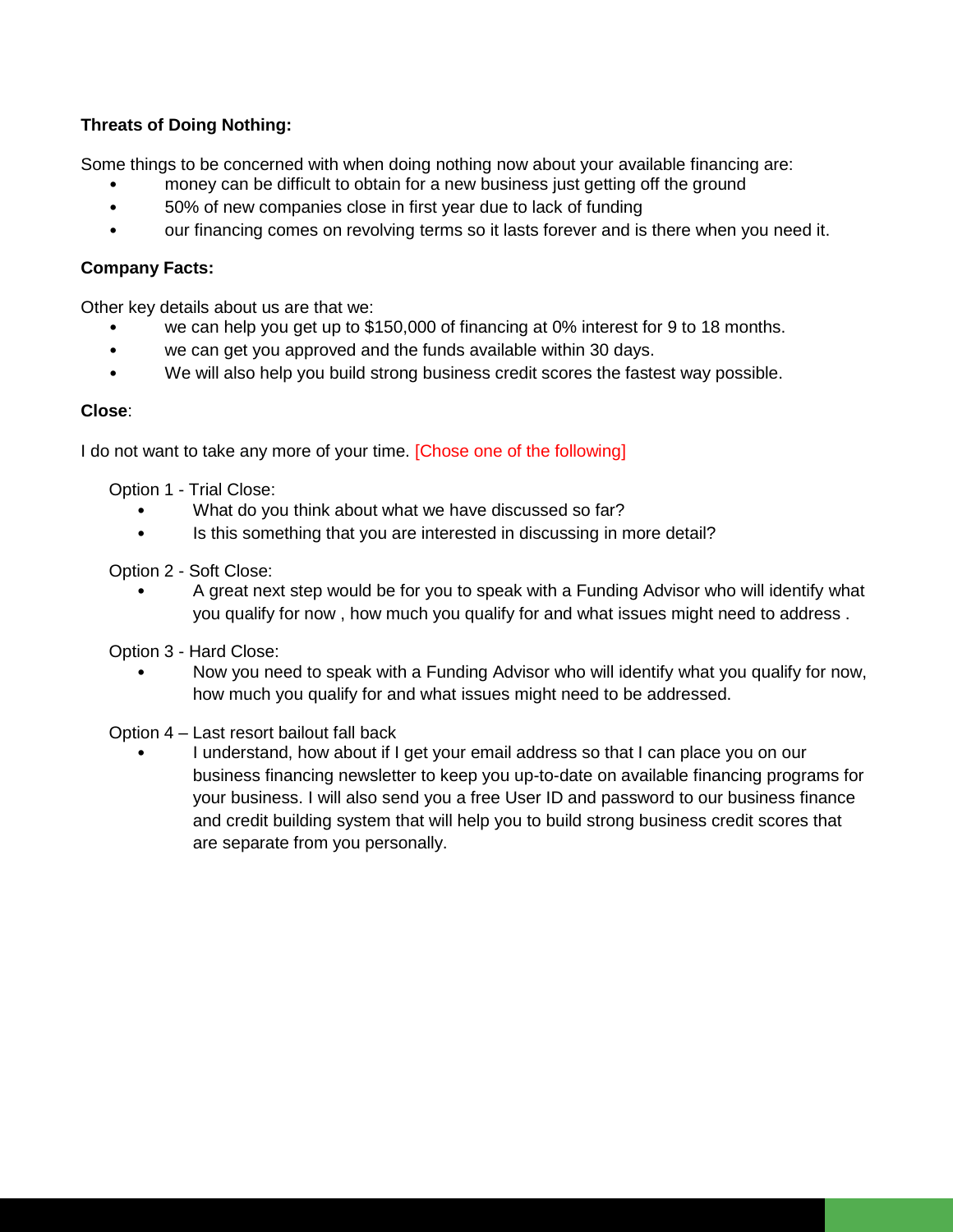# Success Scan Email Follow-Up Call

[Lead-First-Name], good morning / afternoon,

My name is [Your-Name] with [Your-Company-Name].

We recently sent you an email about our business success scan and how the scan will show you many ways to help make [Their-Company-Name] more successful.

The scan shows you where [Their-Company-Name] is currently at for its business credit profile, the number of reporting trade lines you have, your web marketing optimization score, if you are listed correctly with 40 online directories, if you have completed the 20 items of lender compliance, and what funding programs are available to you right now. For the funding programs we scan over 4,000 business lenders and more than 3,000 vendor lines of credit.

The scan is completely free, there's no obligation, and it doesn't create credit inquiries of any kind either personal or business.

If you would answer just three questions we can complete a success scan for you. Would you like to see the results?

*If they ask questions about anything related to the scan, give one of two answers: [Answer 1] "That is something your scan results will show you." [Answer 2] "That is something our specialists will answer once your scan is completed."*

*[Question 1]* Great, what will be your estimated gross annual revenue this year?

*[Question 2]* We show [website domain] is your website domain name, is that correct? *[or "Does your business have a website domain name?"]* 

*[Question 3]* We have the business address as [physical address], is that correct?

Thanks, that's all we need. Your scan will be completed within one business day. One of our specialists will email you your results and will be available to discuss them with you.

We have [email address], is that the best email to send your results to?

We have *[phone number]*, is that the best phone number to reach you?

I appreciate you giving me your time today. I hope your scan results turn out well.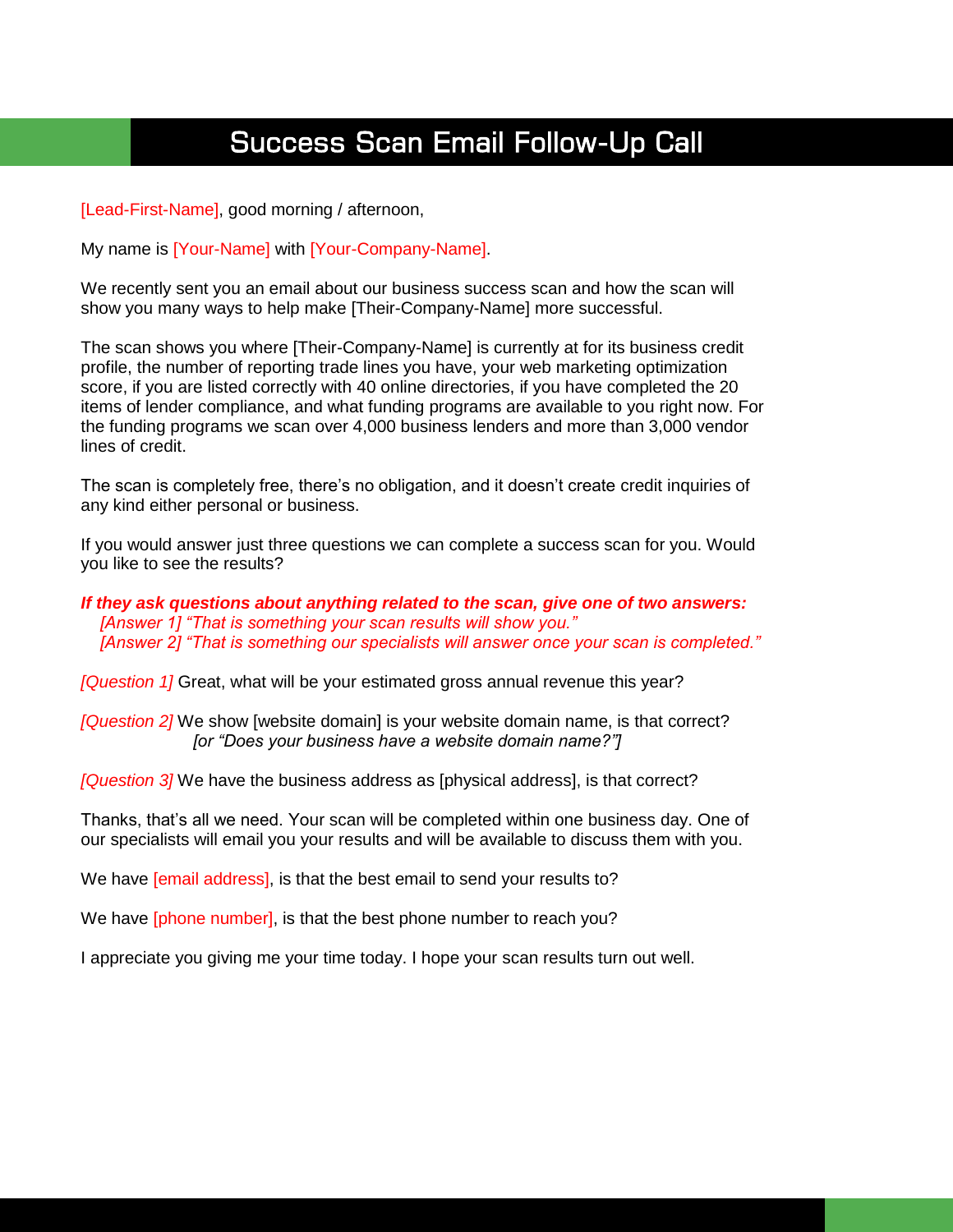# UBF for Startup & Existing Businesses

### **Introduction**: [Gatekeeper]

- Hello, I am trying to connect with [Lead-Full-Name] or
- Hello, I am trying to connect with the [Lead-Title].

#### **Introduction:** [Prospect]

Hello [Lead-First-Name], this is [Your-Name] from [Our Company Name], have I caught you in the middle of anything?

#### **State Value Proposition**:

Great. The purpose of my call is to find out if your company might need up to \$150,000 unsecured financing now or in the near future. We help startups and existing businesses to obtain \$25,000 to \$150,000 in unsecured financing at 0% interest for 9-18 months.

### **Make Disqualify Statement:**

#### [Choose one]

- I actually don't know if you need what we provide so I just had a question or two.
- I actually don't know if you are a good fit for what we provide so I just had a question or two.

### [pause and ask for availability] Do you have a few minutes?

### **Ask Pre-Qualifying Questions**:

Great, (Ask all of the questions below and note answers in the file)

- Have you started looking for funding options?
- What funding solutions you have already identified?
- How many owners or principals are there in your business?
- Have you checked the credit scores of the owners yet?

### [if just one owner, then "have you checked your credit scores yet?"]

#### **Give Examples of Common Problems:**

As we talk with other business owners, we have noticed that they often have concerns about;

- money being too expensive for a new business
- money being too difficult to obtain for a new business
- the process of finding sources of financing being overwhelming
- knowing that more than 80% of business credit applications get declined

Which one of those are you most concerned with?